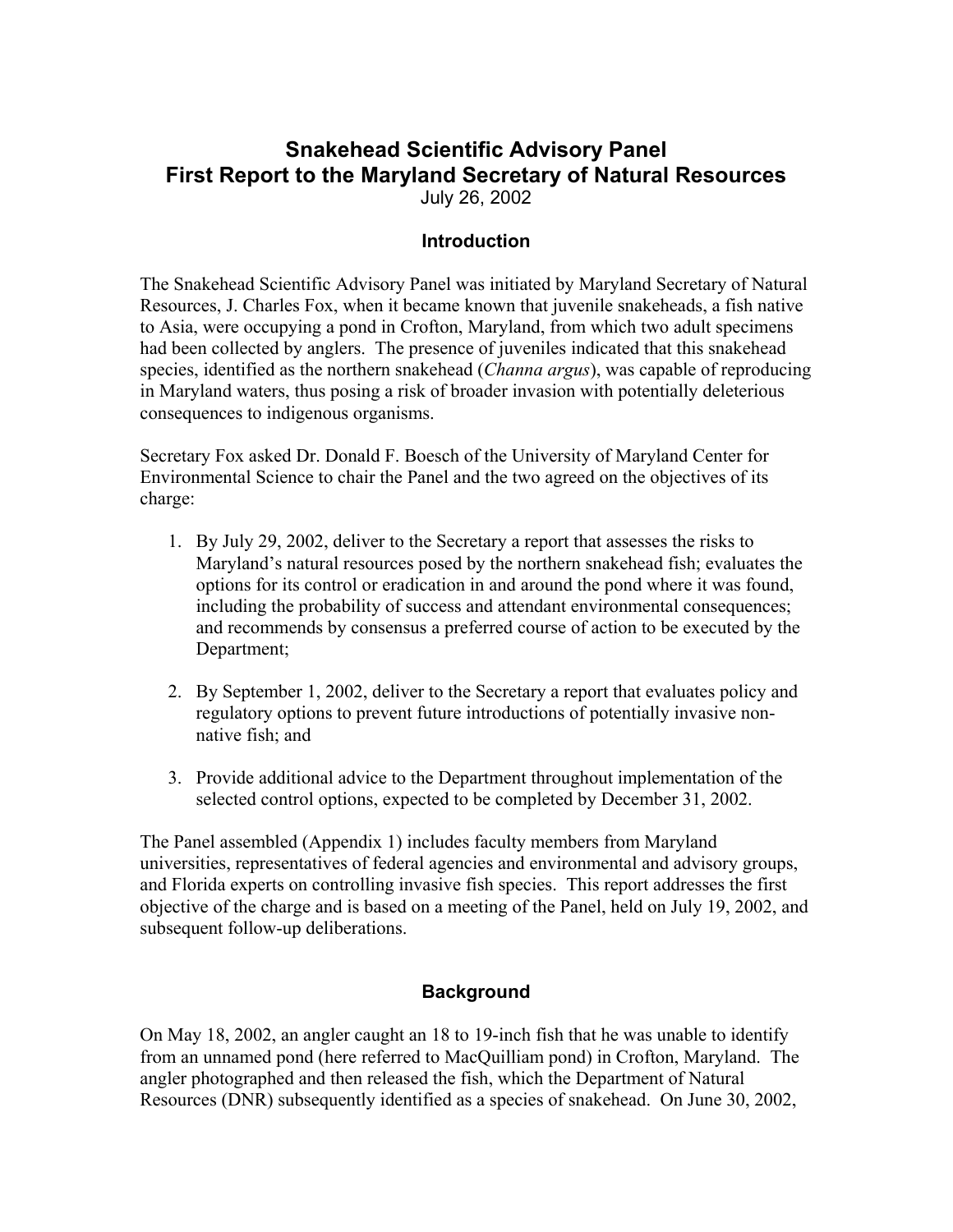another angler caught and retained a 26-inch snakehead, which he has kept frozen. On July 8 the same angler caught eight juvenile snakeheads with a dipnet. Since then, DNR, using electrofishing, has captured more than 100 young-of -the-year snakeheads, which have been positively identified as *Channa argus*, the northern snakehead. Investigations by the Maryland Natural Resources Police led to the admission by a local resident of a release into the pond of two 12 to 14-inch fish sometime during 2000. These fish had been purchased on the live food fish market in New York.

The northern snakehead is native to eastern Asia and has been introduced to western Asia and eastern Europe during the  $20<sup>th</sup>$  century (Courtenay et al., 2002). It has been successful in establishing reproducing populations in a variety of freshwater environments at least in Japan and in western Asia, well outside of its native range. Only in the last few years have sporadic observations of this species occurred in the United States, including waters in Florida and Massachusetts. In addition, illegally imported live specimens of the northern snakehead have been confiscated by law enforcement officials in Florida and Texas. The likely source of northern snakeheads that have been found in U.S. waters is live food fish markets, as was the case for the adult specimens found in MacQuilliam pond.

The northern snakehead has been found to live in stagnant shallow ponds, swamps and slow streams with mud or vegetated substrate, with temperatures ranging from 0 to >30°C. The diets of adults are mostly made up of small fish, although some may be as large as one-third of the predator's body length. In addition to fish, the northern snakehead has been known to eat frogs, crustaceans, and insect larvae. It reaches sexual maturity in 2 to 3 years and approximately 30-35 cm (12-14 inches) in length and maximum size exceeds 85 cm (33 inches). Females release 1,300 to 15,000 eggs per spawn, which can occur 1 to 5 times per year. The floating eggs take 28 hours to hatch at  $31^{\circ}$ C, 45 hours at 25 $^{\circ}$ C and much longer at cooler temperatures. Larvae remain in a nest guarded by their parents until yolk absorption is complete at approximately 8 mm in length. At approximately 18 mm the young begin feeding on small crustaceans and fish larvae. The northern snakehead has been reported to be an obligate airbreather, which means that it can live in oxygen-depleted waters by gulping air at the water's surface and survive several days out of water if kept moist.

The MacQuilliam pond is located in Crofton, Maryland adjacent to Route 3 near the intersection of Crawford Boulevard. It covers approximately four acres with an average depth of 4-5 feet. The pond is apparently a remnant from earlier sand and gravel excavation, as is the case for smaller ponds and sloughs nearby. Its catchment area is small and includes significant impervious surface in the form of commercial buildings, parking lots and roads. It may also be supplied by subsurface springs because the water level appears to remain relatively constant during extended periods of dry weather. Currently the pond has dense growth of several aquatic plant species, including watershield (*Brasenia schreberi*), bladderwort (*Utricularia* sp.), white waterlily (*Nymphaea odorata*), slender pondweed (*Potomogeton* sp.) and duckweed (*Lemna* sp.).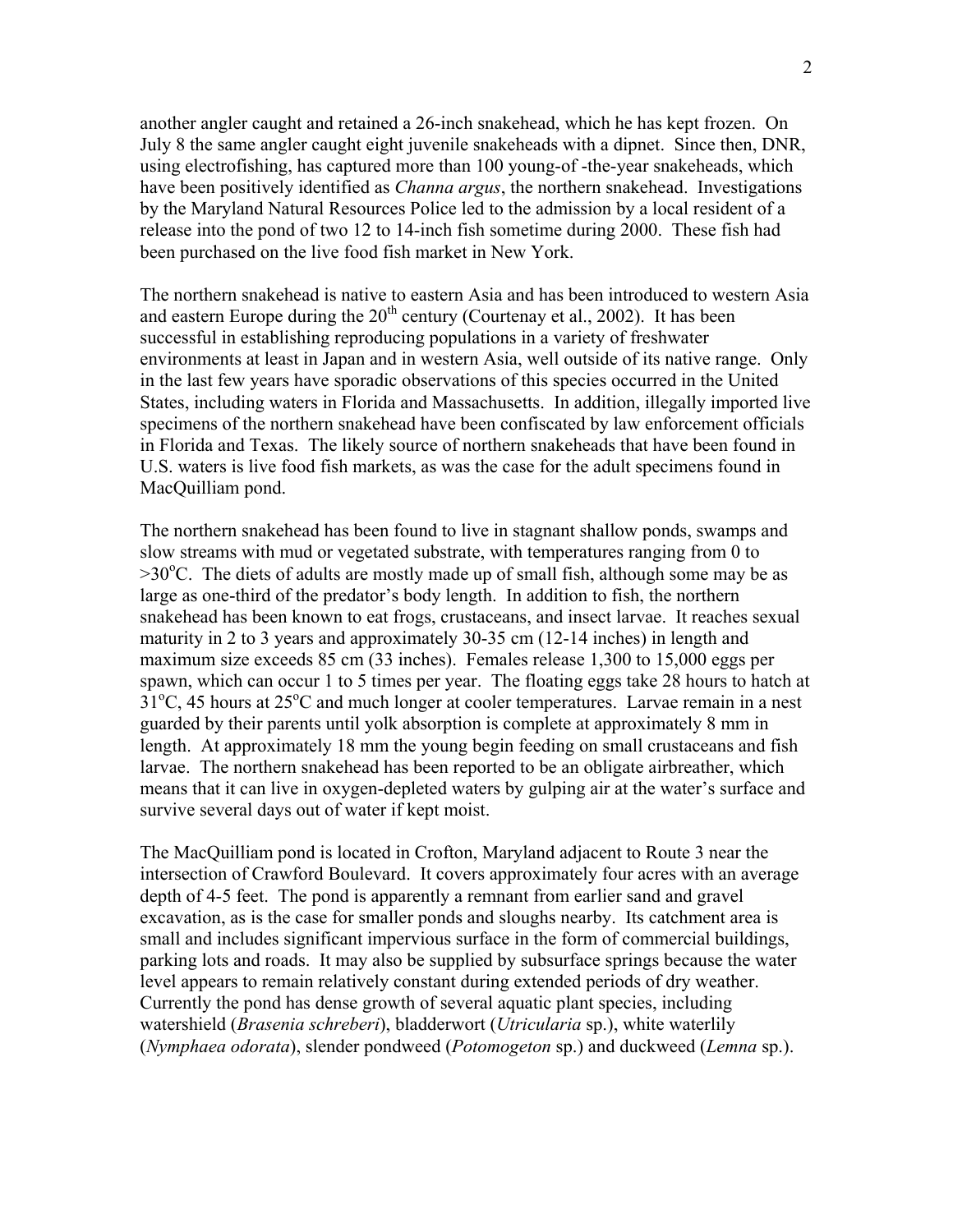MacQuilliam pond is adjacent to two smaller unnamed ponds (referred to here as Berkshire ponds) on an adjacent property. Fewer than 100 yards of low-lying forested land separate these ponds from the Little Patuxent River. While there is not a regularly flowing connection between the ponds and the river or clear evidence of recent overflow, it seems clearly possible that water is exchanged between the ponds and river during extreme rainfall events or high river stages. There is also some headcutting from the river back toward the ponds.

#### **Panel Findings and Recommendations**

#### *Risks to Maryland's Natural Resources*

- 1. The northern snakehead has a wider latitudinal range and temperature tolerance than other snakehead species. It also seems to be adaptable to a wide range of aquatic environments, as evidenced by the spread of reproducing populations in many areas in Asia and Japan where the fish has been introduced. In addition, the presence of juveniles that must have resulted from the successful reproduction of adults in the Crofton pond further demonstrates the significant potential that the northern snakehead would invade ponds, lakes and rivers in Maryland.
- 2. All introductions of non-native species pose risks to native species and their habitats. Even species propagated and distributed for beneficial reasons often have undesirable side effects. For example, channel catfish and largemouth bass have been shown to affect the abundance of native fish species. Non-native species may also introduce additional parasites or diseases. Although there is very little information in the scientific literature about the effects of northern snakeheads on other fish populations, adult northern snakeheads are large predators that would likely affect the populations of other fish, amphibians and invertebrates. The nearby Little Patuxent River hosts endangered fish species and recovering populations of anadromous fish (e.g. shad) that could be threatened by the establishment of populations of snakeheads. Although it is not possible to predict with specificity what these impacts would be, the Panel advises that it is prudent to presume that they would be adverse and to take all deliberate steps to protect against broader introduction of northern snakeheads.
- 3. There is no evidence that juveniles or adult snakeheads have yet escaped from the Crofton ponds. Sampling by DNR biologists in the Little Patuxent River has yielded 28 species of fish but no snakeheads. Although overflow connection between the pond and the river probably has not occurred in recent weeks, such an occurrence when there were juvenile fish (assumed to be several months) in the pond cannot be ruled out. Overland locomotion by juvenile or adult northern snakeheads, as exhibited in some tropical snakehead species that live in temporary ponds, is in the Panel's opinion unlikely given the poor morphological adaptation of this species for crawling (compared to mudskippers or walking catfish, for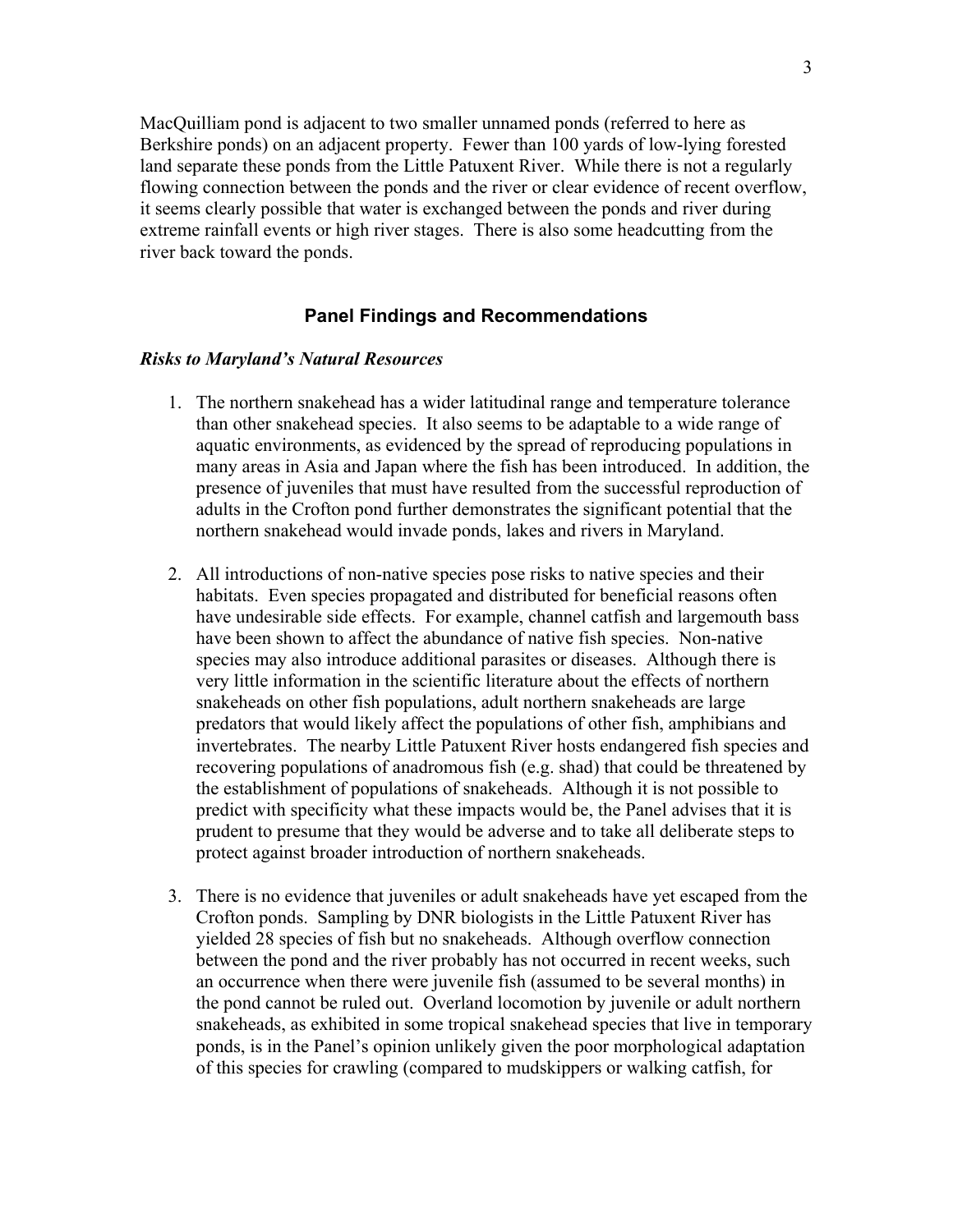example) or sinuous movements (such as exhibited by eels, for example). Dispersal by humans is a more likely risk.

4. Heavy downpours or flash flooding of the river pose a real risk of escape of northern snakeheads into the Little Patuxent River, from which they would be much more difficult if not impossible to eradicate. Therefore, the fish should be eradicated from the ponds as soon as practicable. Meanwhile, a hydrological assessment should be immediately conducted to determine the conditions that would breach the existing barriers to dispersal from the pond (this study would also provide information useful in minimizing the movement of biocides used in the pond treatment described below into the river). In addition, DNR should reexamine its current confinement strategy and enhance the sandbagging and add silt fencing across particularly low lying areas between the ponds and the Little Patuxent River, as well as in the low lying area on the west and south sides. The Panel understands that the DNR has, in fact, already responded to this recommendation.

### *Options for Control*

- 1. The Panel recommends against a wait-and-see approach with the expectation that the population will die out. Northern snakeheads have likely survived for nearly two years in the pond, they have successfully reproduced, possibly hundreds to thousands of juvenile snakeheads remain in the pond, and there is a real risk that they may escape during high water events or be moved about by people. The relatively small size of the ponds and the likelihood that all of the snakeheads are retained in these ponds allows the possibility of complete eradication of this population at this time. This would be far more difficult if they were to enter the river or successfully invade a larger area.
- 2. The dense aquatic vegetation presents a considerable obstacle to eradication as it affords the fish some refuge from most control measures. Substantial reduction of this vegetation would increase the likelihood of success of any eradication measures. The most effective means of reducing the aquatic vegetation is by use of herbicides, but this is complicated because some of the aquatic plants are floating and others submerged. Fluridone (Sonar) is the only EPA-labeled herbicide that would be effective on all aquatic plant species found in the ponds, but it is slow-acting and could take up to 3 months to eliminate the aquatic vegetation. Glyphosate (Rodeo, Roundup) is fast acting if sprayed on floating vegetation. Diquat dibromide (Reglone, Reward) or 2,4-D can be used to kill submerged vegetation. These substances are moderately toxic to a wide range of organisms, but degrade within a few days to a few weeks in the aquatic environment. Permits for their use would have to be obtained from the Maryland Department of the Environment and maximum permissible dosage concentrations would have to be adhered to. Precautions should be taken to avoid loss of active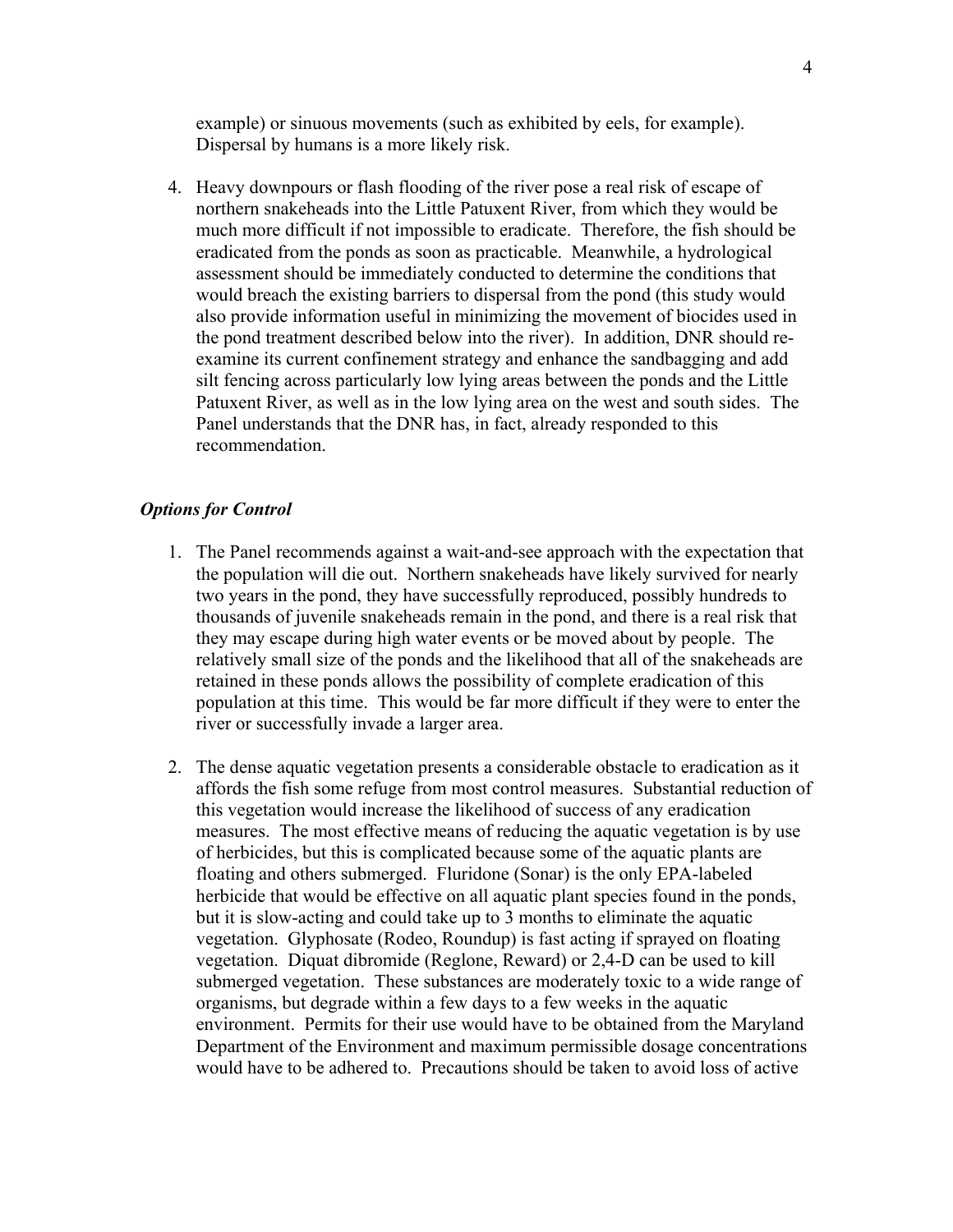herbicide to the river until the degradation process is complete. The aquatic vegetation in the treated ponds should return within months to a few years.

- 3. For a variety of reasons, physical removal of the fish by nets, traps, angling, or electrofishing; biological control by introduction of predators; and the use of explosives (detonation cord) are unlikely to be 100% effective in eradicating snakeheads in the ponds.
- 4. Dewatering the ponds and allowing them to dry could potentially eliminate all of the snakeheads, however there would be a number of technical challenges to accomplish this. If the MacQuilliam pond is spring-fed, it may be difficult to keep the pond dry and the fish may survive in the moist residue in the pond bottom. Some effective filtration would have to be developed and monitored to ensure that small fish or fish eggs (1-2 mm) would not escape. Furthermore, holding the filtered water in another impoundment or spraying it over uplands would probably also be required to prevent drainage into the river. All of this would involve uncertainty and take time.
- 5. Treatment of the pond with a piscicide is the most reliable and practical option. Chlorination by applying calcium hypochlorite (much as one would to disinfect a swimming pool) has been successfully used in aquaculture ponds; however, the dense aquatic plant growth and high organic content of the pond would confound achieving effective but not excessive dosage and potentially toxic chlorinated organics could be created. Furthermore, chlorine is toxic to a broad spectrum of organisms, killing micro-organisms, plants and animals alike. It is not an EPAapproved, registered piscicide. Registered piscicides, including rotenone and antimycin, are preferred. The use of antimycin has a limited track record and is less effective when the pH exceeds 8, which could occur in the Crofton ponds (Finlayson, et al., 2002). Application of rotenone is a time-tested approach that is effective in killing fish if delivered in the right dosage and well-mixed (Finlayson et al., 2000). Rotenone was found to be effective on a test population of juvenile northern snakeheads captured from the MacQuilliam pond based on bioassays conducted on July 24, 2002 (Appendix 2). Complete mortality of the test population was observed within 24 hours at a concentration of 1.5 ppm. Furthermore, the fish exhibited no complicating behavioral responses, such as escape from the containment vessel. Importantly, rotenone rapidly degrades with no lingering toxicity, particularly at high summer temperatures, but should persist long enough to kill larvae hatching from more resistant snakehead eggs that might be in the ponds.

### *Preferred Course of Action*

1. The Panel recommends the use of rotenone to kill the fish in MacQuilliam pond as well as Berkshire ponds (to ensure that the fish are not harbored in these nearby bodies of water) based on the following: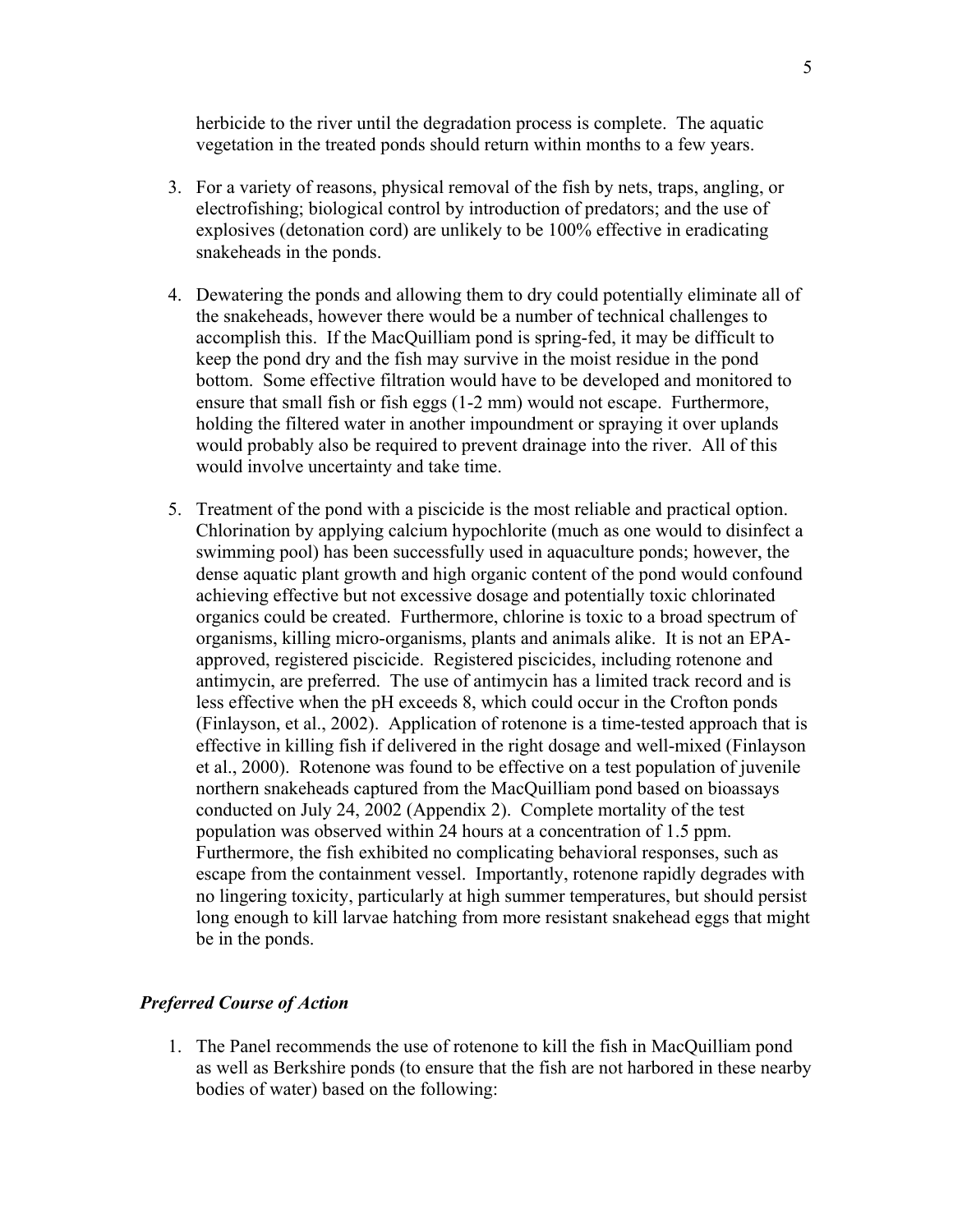- a. Rotenone should be applied to the pond with both surface spay application and injected underwater over the entire pond sufficient to achieve an effective dosage of at least 3 ppm (see Appendix 2 for rationale for that dosage).
- b. Approximately one week prior to the rotenone treatment, floating plants should be sprayed with glyphosate. Based on field assessment of the potential interference with rotenone application, treatment of submerged vegetation with diquat dibromide or 2,4-D should also be considered at that time. Concentrates or rates should comply with standard application recommendations and MDE permit requirements.
- c. An appropriate window of treatment should be selected (based on the above hydrological assessment) and overflow barriers erected to minimize the risk of any introduction of rotenone or herbicide to the Little Patuxent River.
- d. If available, some juvenile snakeheads should be placed in cages in the MacQuilliam pond during the rotenone application as an *in situ* bioassay to verify lethal dosage. Dead and moribund fish rising to the surface of the pond should be quickly removed, examined for the number and size of snakeheads, and buried.
- 2. The Panel recommends that standard fish survey techniques be applied (seining and electrofishing) to determine if any fish survived the application of rotenone. If so, rotenone should be re-applied. Occasional monitoring of the ponds should be conducted over the next two years. Restocking with desired fish species can be considered on that basis.

## **Preventing Future Introductions of Potentially Invasive Fish**

On July 23, 2002 the Secretary of the Interior proposed that the 28 snakehead species be added to the list of injurious species, which would prohibit the importation of the fish anywhere in the United States and make it illegal to transport the fish across state lines. This measure would go into effect in 60 days. This would go a long way to restrict domestic sources of these alien species in a way that State laws and regulations could not. However, under this federal authority it would still be legal to possess snakeheads in Maryland and other states without such explicit prohibition, thus continuing the risk of purposeful or accidental introduction of these species into Maryland waters. This as well as prevention of the future introductions of other potentially invasive, non-native fish species will be addressed in the Panel's second report to the Secretary of Natural Resources to be delivered on or before September 1, 2002.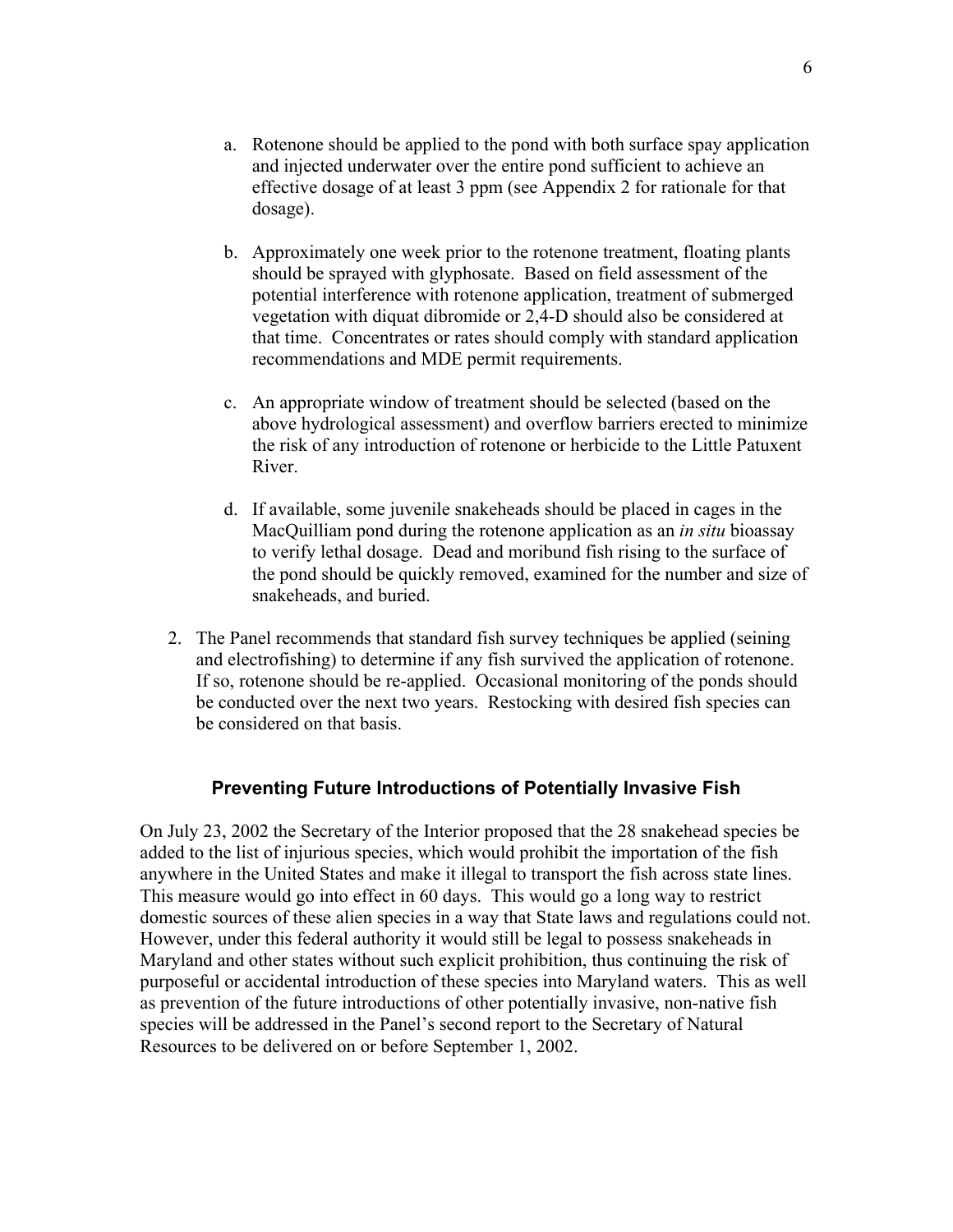#### **Acknowledgements**

The full cooperation and assistance of the staff of the Maryland Department of Natural Resources facilitated the Panel's work. We wish to thank in particular Eric Schwaab, Jill Stevenson, Steve Early, and John Surrick. In addition, David Nemazie of the University of Maryland Center for Environmental Science helped greatly in the preparation of the Panel's report.

#### **References**

- Courtenay, W.R., Jr., J.D. Williams, and L.G. Nico. 2002. *Progress Report on the Snakeheads (Pisces: Channidae): A Biological Synopsis and Risk Assessment*. U.S. Geological Survey, Gainesville, Florida.
- Finlayson, B.J., R.A. Schnick, R.L. Cailteux, L. DeMong, W.D. Horton, W. McClay, C. W. Thompson, and G.J. Tichacek. 2000. *Rotenone Use in Fisheries Management: Administrative and Technical Guidelines Manual*. American Fisheries Society, Bethesda, Maryland. [http://www.fisheries.org/rotenone/Rotenone\\_Manual.pdf](http://www.fisheries.org/rotenone/Rotenone_Manual.pdf)
- Finlayson, B.J., R.A. Schnick. R.L. Cailteux, L. DeMong, W.D. Horton, W.McClay, C.W. Thompson. 2002. Assessment of antimycin A use in fisheries and its potential for reregistration. *Fisheries* 27(6):10-18.
- Maryland Fisheries Service. 2002. *Maryland Snakehead Summary Information*. Maryland Department of Natural Resources, Annapolis, Maryland.
- Shafland, P.L. 1986. A Review of Florida's Efforts to Regulate, Assess and Manage Exotic Fish. *Fisheries* 11: 20-25.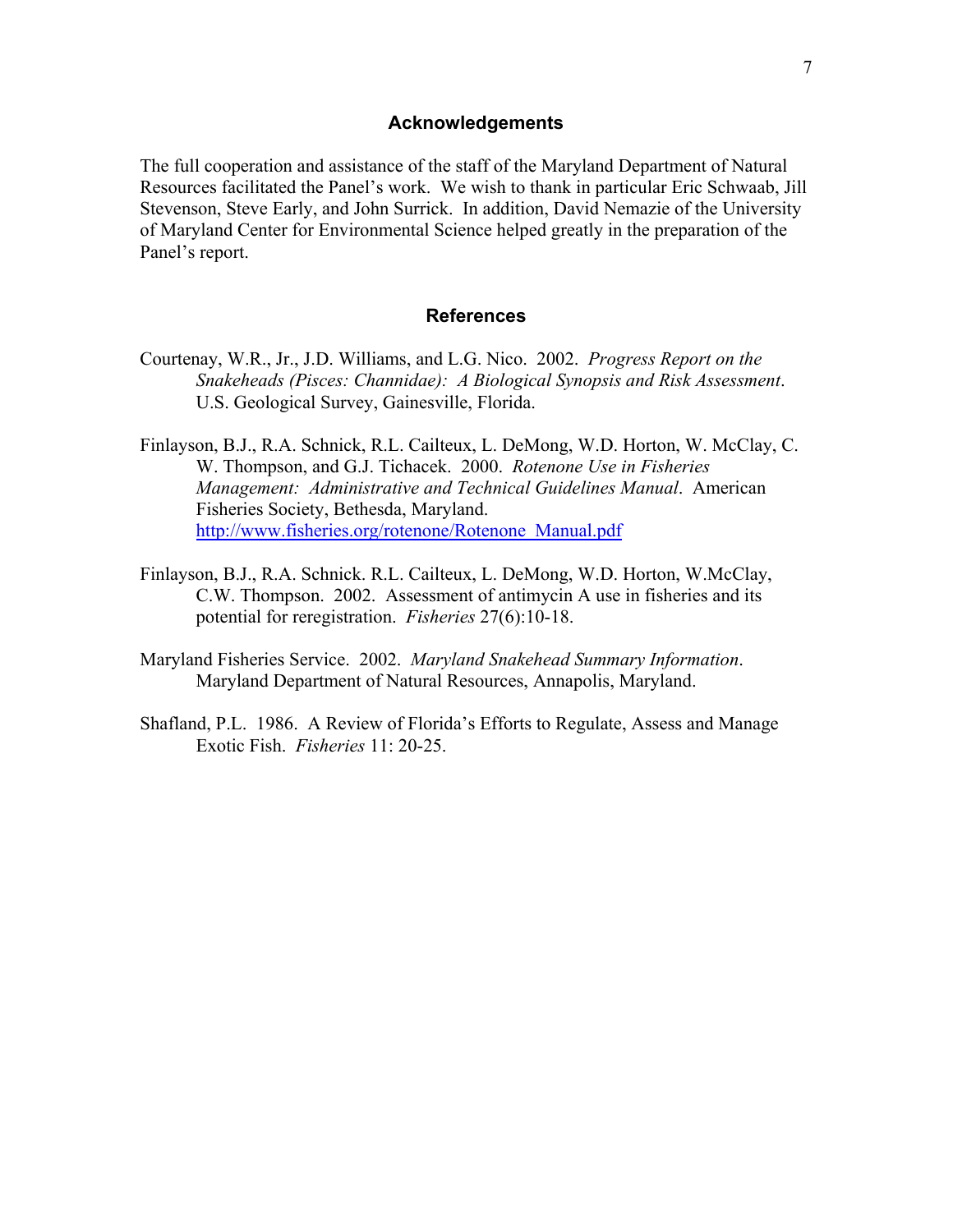## **Appendix 1 Snakehead Scientific Advisory Panel**

Dr. Donald Boesch, Chair University of Maryland Center for Environmental Science

Dr. Robert Courtenay United States Geological Survey

Ms. Mary Fischbach United States Customs Service

Mr. James Gracie Sport Fisheries Advisory Commission

Dr. John Galvez United States Fish and Wildlife Service

Dr. Robert Hilderbrand Appalachian Laboratory, University of Maryland Center for Environmental Science

Dr. Paul Jacobson Langhei Ecology

Dr. Andrew Lazur Horn Point Laboratory, University of Maryland Center for Environmental Science

Ms. Catherine Martin Delaware Division of Fish and Wildlife

Dr. Carys Mitchelmore Chesapeake Biological Laboratory, University of Maryland Center for Environmental Science

Dr. Richard Raesly Frostburg State University

Dr. David Secor Chesapeake Biological Laboratory, University of Maryland Center for Environmental Science

Mr. Paul Shafland Florida Fish and Wildlife Conservation Commission

Dr. Robert Summers Maryland Department of the Environment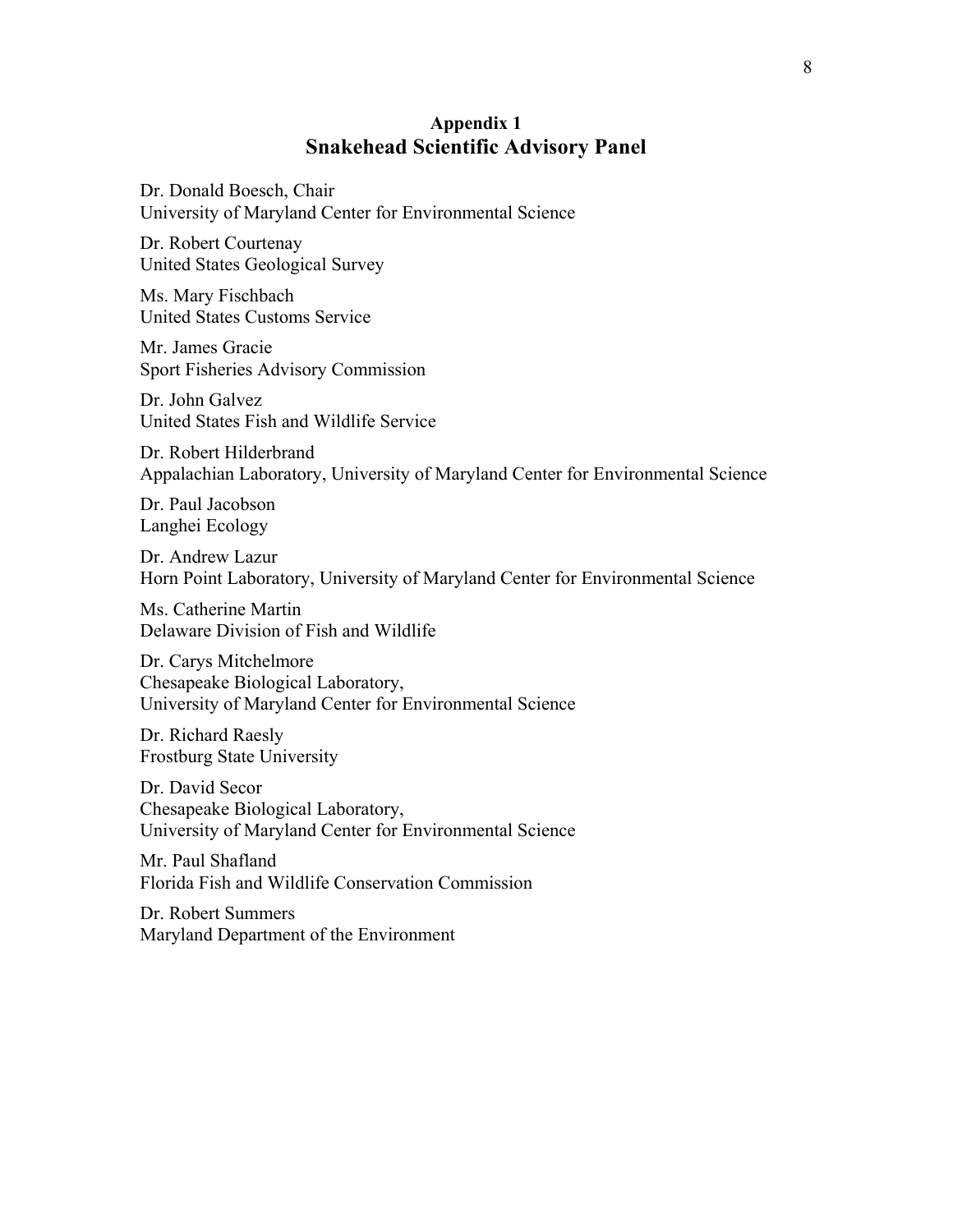# Appendix 2 **Acute Toxicity of 5% Rotenone to Northern Snakehead (***Channa argus***) Project Summary**

July 25, 2002

**Andrew Lazur and John Jacobs** 

*University of Maryland Center for Environmental Science, Horn Point Laboratory, Cambridge, MD 21613* 

#### **Introduction**

 In June of 2002, the Northern Snakehead, *Channa argus*, was confirmed to be present and apparently reproducing in a small, privately owned pond in Crofton, MD. This species is native to China and parts of Siberia and known to tolerate a wide range of habitats and temperatures. In addition, it is a highly predatory species and potentially injurious to native fish populations. To address these concerns, a Snakehead Scientific Advisory Panel was formed to assess the risk associated with this introduction, evaluate options for eradication, and recommend a course of action to the Maryland Department of Natural Resources (DNR). Preliminary Panel discussions identified Rotenone as the preferred method of eradication. Since no information is available on the toxicity of Rotenone to this species, a bioassay was conducted to determine the toxicity of the piscicide and effective concentration.

#### **Methods**

Fish Collection and Husbandry—On July 11, approximately 90 juvenile snakeheads were collected by DNR personnel using a backpack electrofishing unit and dip net. A total of 77 of these fish were transported to the Cooperative Oxford Laboratory (COL) on July 17 and held in a single 20-gallon aquarium. Fish were fed cut krill daily. On July 22, water from the Crofton pond was delivered to COL by DNR personnel. Fish were acclimated to the pond water over a 20 hr period with constant aeration.

Experimental Design—A completely randomized design with 4 treatments and two replicates was used to test the effect of Rotenone on the Northern snakehead. Eight 10 gallon aquaria were filled with 19 liters of pond water ( $24.3^{\circ}$ C, pH = 7.93, D.O. = 7.9 mg/l, alkalinity = 103.6 mg/l, total hardness = 103.6 mg/l, and total ammonia nitrogen = 0.8 mg/l), aerated, and allowed to set overnight. On July 23, eight fish (mean = 7.5 cm TL, 2.63 g) were stocked in each tank, and fitted with a sloped, styrofoam platform to allow for fish escape. Concentrations tested included 0, 1.5, 3.0, and 6 parts per million of 5% liquid Rotenone (Prenfish Toxicant, Prentiss Incorporated, New York). Each concentration was diluted into 1-liter containers of pond water prior to application and mixed thoroughly within the appropriate aquaria. Fish were observed 15 minutes, 1hr, and 3 hrs post application.